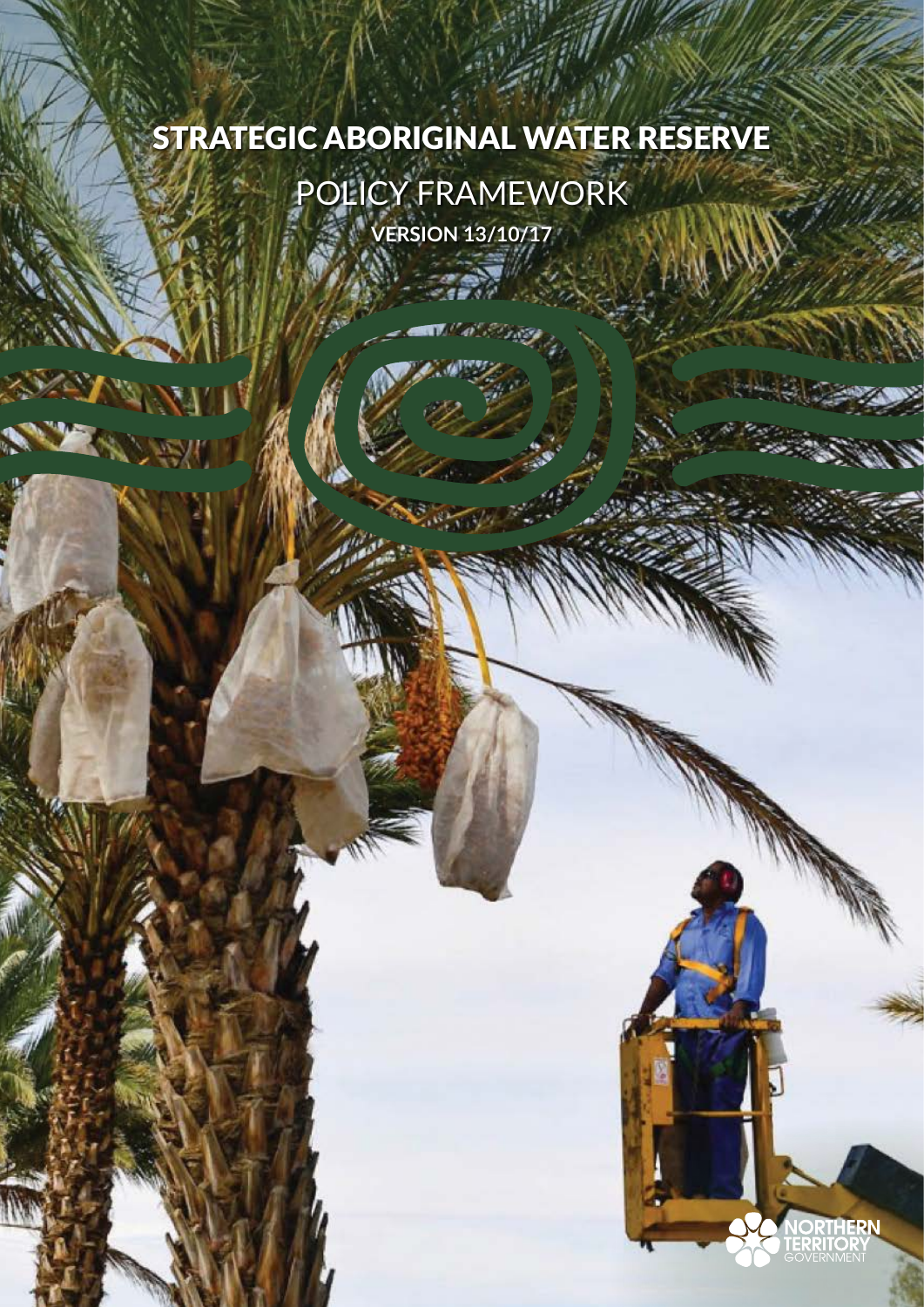# **CONTENTS**

| 1              |     |                                                                        |  |  |
|----------------|-----|------------------------------------------------------------------------|--|--|
| $\overline{2}$ |     |                                                                        |  |  |
| 3              |     |                                                                        |  |  |
|                | 3.1 |                                                                        |  |  |
|                | 3.2 |                                                                        |  |  |
|                | 3.3 | Determining Strategic Aboriginal Water Reserve percentage and volume 4 |  |  |
|                | 3.4 |                                                                        |  |  |
|                | 3.5 |                                                                        |  |  |
|                | 3.6 |                                                                        |  |  |
|                | 3.7 |                                                                        |  |  |
|                | 3.8 |                                                                        |  |  |
|                | 3.9 |                                                                        |  |  |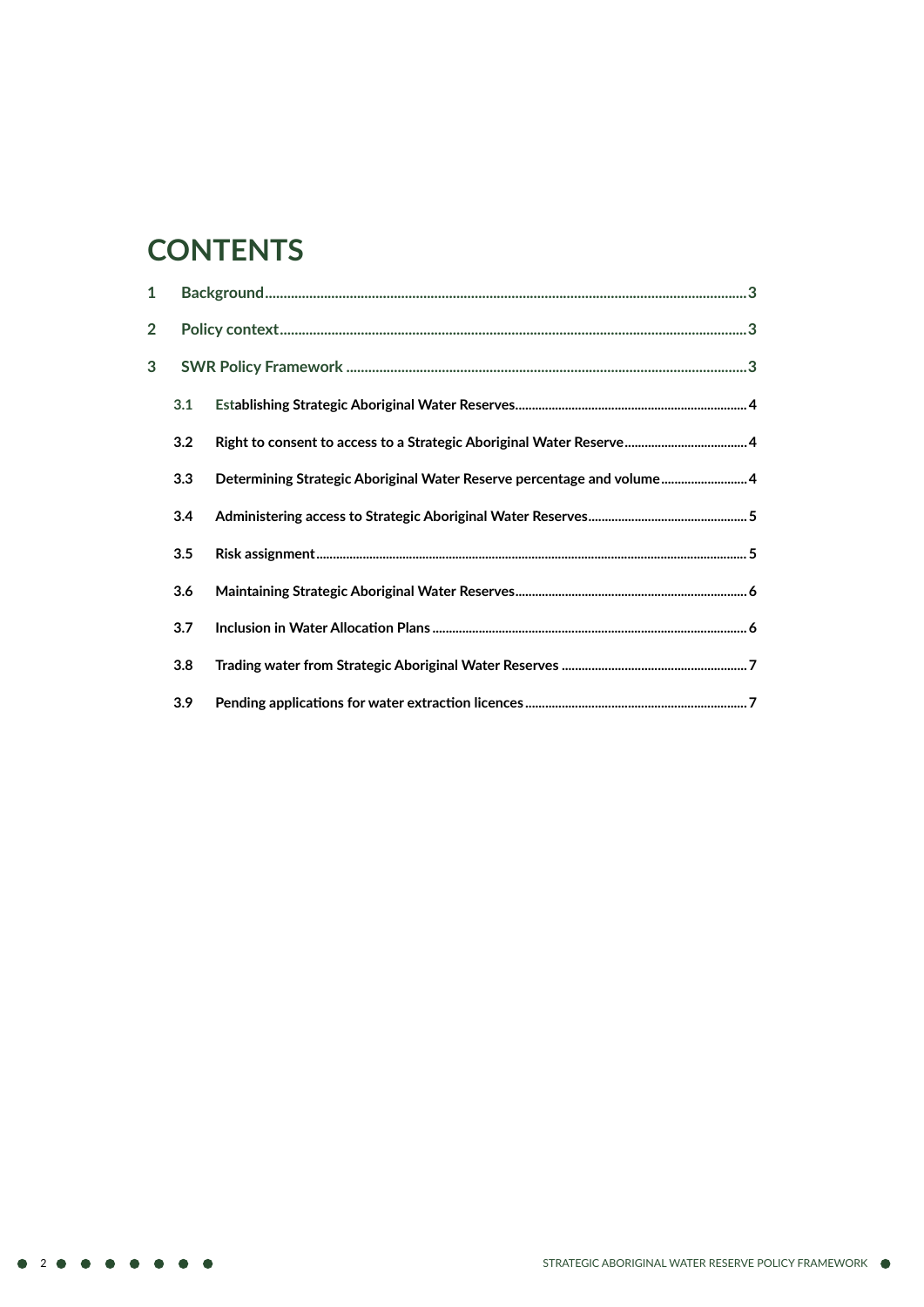# **1. Background**

The Northern Territory Strategic Aboriginal Water Reserves Policy provides Aboriginal people with increased opportunity to access water resources for their economic development. Strategic Aboriginal Water Reserves (SWRs) are a reserved percentage of water from the consumptive pool within a Water Allocation Plan area exclusively accessible to eligible Aboriginal people to use, or trade.

In developing the policy framework, the Department of Environment and Natural Resources (DENR) undertook targeted stakeholder consultation. Feedback was sought on a Strategic Aboriginal Water Reserves - Stakeholder discussion paper from key stakeholder groups (land councils, industry representative bodies and other interest groups) and water advisory committees across the Northern Territory. Stakeholders provided feedback on key aspects of the SWR policy including: its purpose; its application within water allocation plan areas; the methodology for calculating the percentage of water from the consumptive pool for the reserve; and management of unused entitlements. In drafting the discussion paper the positions and views put forward by land councils and other interest groups through previous consultations were also considered.

The Strategic Aboriginal Water Reserve Policy provides the policy parameters necessary to allow an SWR or SWRs to be adopted in new and revised water allocation plans and in future water allocation plan areas of the Northern Territory.

# **2. Policy context**

Subject to the *Water Act*, the property in and the rights to the use, flow and control of groundwater and surface water are vested in the Northern Territory and those rights are exercisable by the Minister for the Environment and Natural Resources. Water allocation plans and water extraction licences are the primary means through which the *Water Act* governs the use of groundwater and surface water.

As the first priority, a water allocation plan defines the non-consumptive pool needed to protect environmental and cultural assets. The remaining water is then available as the consumptive pool, which is allocated to a number of declared beneficial uses that are relevant to the water allocation planning area. Consumptive beneficial uses currently provided for under the *Water Act* are; cultural, agriculture, aquaculture, public water supply, industry (including mining and petroleum activities) and rural stock and domestic. Of the consumptive beneficial uses, public water supply and rural stock and domestic uses are prioritised (allocated) before other consumptive uses.

Extraction of groundwater or surface water, except for stock and domestic use or for mining and petroleum activities, is required to be licensed under the *Water Act*. In the future, it is expected that licensing under the *Water Act* will also be required for water use by mining and petroleum activities. Water extraction licences are granted on the basis that the licence holder has legal right of access to the land on which water will be taken. Within each water allocation planning area, licences are granted within the allocated limits set by the plan for each beneficial use. A 'water allocation plan area' refers to the area covered by a water allocation plan within a declared water control district.

Fundamentally, access to water resources is also determined and often constrained by characteristics of the ground or surface water system at a particular location. Ground water depth, transmissivity (flow rate), water quality (salinity), proximity to groundwater dependent ecosystems, and streamflow seasonality and reliability are among a range of factors that can constrain access.

### **3. SWR Policy Framework**

## **3.1 Establishing Strategic Aboriginal Water Reserves**

New and revised water allocation plans for applicable water plan areas will specify a portion of the consumptive pool as a Strategic Aboriginal Water Reserve that will be managed exclusively for future economic development by and for the benefit of eligible Aboriginal people. Some water allocation plans are exempt from the SWR requirement, as indicated in section 3.7.1.

Now that the Strategic Aboriginal Water Reserves policy framework has been approved by Government, the *Water Act* will be amended to ensure that Strategic Aboriginal Water Reserves are enduring requirements of Water Allocation Plans and provide certainty in the management of water resources.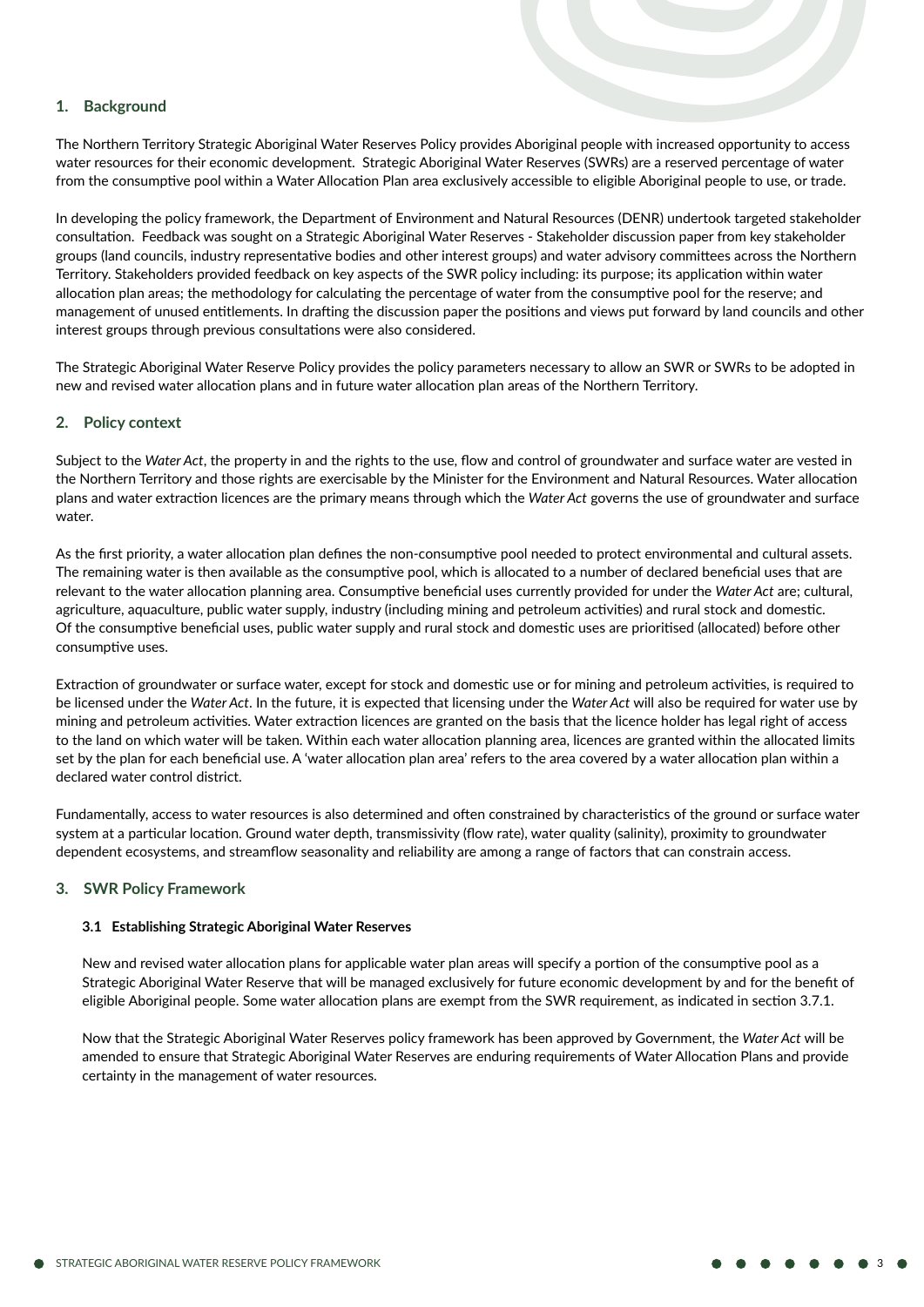# **3.2 Right to consent to access to a Strategic Aboriginal Water Reserve**

- 3.2.1 Eligible Aboriginal rights holders (or their authorised representatives) will provide or withhold consent for access to a Strategic Aboriginal Water Reserve by any party.
- 3.2.2 The Strategic Aboriginal Water Reserve may be divided into portions in instances where more than one eligible Aboriginal entity holds rights to access water for consumptive beneficial use in a water allocation plan area. Each eligible rights holder (i.e. group) will have the right to provide or withhold consent for access to their portion of the Strategic Aboriginal Water Reserve. The portion will correspond to the percentage of eligible land area held by each rights holding group. For example, if Aboriginal Land Trust 'A' comprises 30% of the eligible Aboriginal land, Aboriginal Land Trust 'A' may provide or withhold consent for access to and benefit from 30% of the Strategic Aboriginal Water Reserve volume.
- 3.2.3 Eligible Aboriginal rights holders are defined as those whom, by virtue of their existing land rights, have rights to take water resources for consumptive beneficial uses. These include Aboriginal rights holders vested in the following land:
	- i. Aboriginal land (scheduled under the Aboriginal Land Rights Act);
	- ii. Aboriginal land (Northern Territory enhanced freehold); and
	- iii. Exclusive Possession Native Title Determination Areas.

# **3.3 Determining Strategic Aboriginal Water Reserve percentage and volume**

- 3.3.1 The Strategic Aboriginal Water Reserve will be a percentage of the available consumptive pool identified in each water allocation plan.
- 3.3.2 Available consumptive pool means the portion of the consumptive pool available for economic consumptive use, not including water allocated for public water supply or rural stock and domestic use, which are prioritised above other uses.
- 3.3.3 The percentage of available consumptive pool reserved in a Strategic Aboriginal Water Reserve will be formulated in proportion to the percentage of eligible Aboriginal land (refer 3.2.3) with direct access to water resources for consumptive use in a Water Allocation Plan (WAP) area or applicable management zone within the plan area.
- 3.3.4 The percentage of the available consumptive pool reserved in a Strategic Aboriginal Water Reserve will be determined according to the following table to provide objectivity and certainty of SWR calculation to all stakeholders.

| Area of eligible Aboriginal land with direct access to<br>water resource as a percentage of all land with access to<br>the water resource in WAP area (or applicable zone) | Percentage of available consumptive pool reserved<br>in SWR |
|----------------------------------------------------------------------------------------------------------------------------------------------------------------------------|-------------------------------------------------------------|
| 0%                                                                                                                                                                         | No Strategic Aboriginal Water Reserve                       |
| More than 0% less than 10%                                                                                                                                                 | 10%                                                         |
| Between 10% and 30%                                                                                                                                                        | Corresponding with actual percentage of eligible land       |
| 30% or greater                                                                                                                                                             | Capped at 30%                                               |
| 100%                                                                                                                                                                       | No Strategic Aboriginal Water Reserve                       |

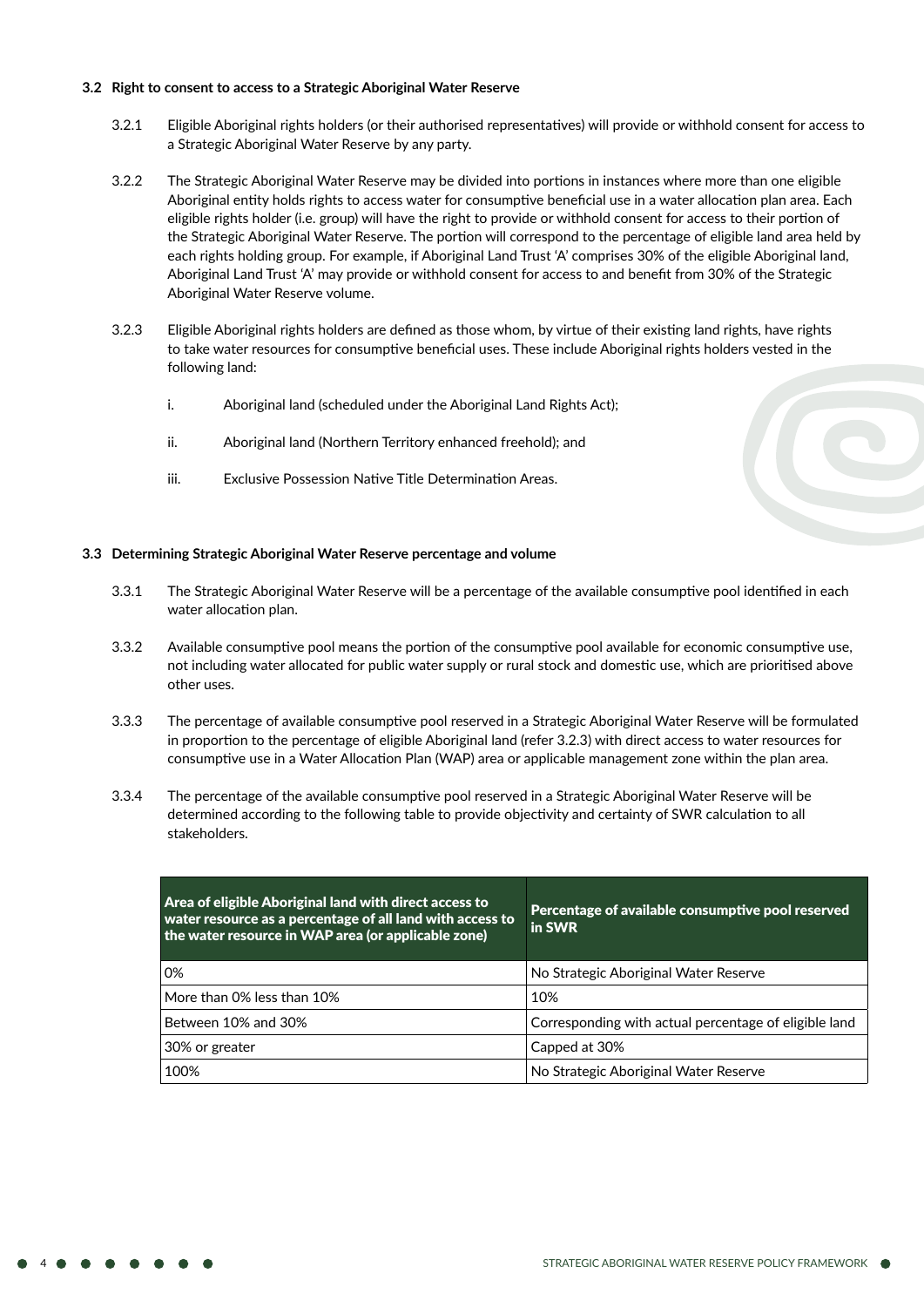# **3.4 Administering access to Strategic Aboriginal Water Reserves**

- 3.4.1 Access to a Strategic Aboriginal Water Reserve will be granted by the Controller of Water Resources through the granting of water extraction licences and will be administered by DENR.
- 3.4.2 Applicants seeking a licence to access water from a Strategic Aboriginal Water Reserve, or seeking to trade or ontrade water sourced from a Strategic Aboriginal Water Reserve, must demonstrate they have negotiated in good faith and provide evidence of consent from the eligible Aboriginal rights holders or their authorised representatives (see 3.2) before a licence or trade application from a Strategic Aboriginal Water Reserve will be considered.
- 3.4.3 DENR will undertake due diligence checks to assess that clause 3.4.2 has been satisfied, to the reasonable satisfaction of Controller of Water Resources. However, the applicant shall be responsible ensuring compliance with 3.4.2 and shall cover the costs of providing information or evidence required by the Controller of Water Resources to carry out due diligence checks.
- 3.4.4 All applications to extract water from a Strategic Aboriginal Water Reserve will be subject to the standard requirements of the *Water Act*. This includes the same licence application and approval processes (including public notifications of intent and decision, comment and right of review) required for standard water extraction licences.
- 3.4.5 All licences granted to extract water from a Strategic Aboriginal Water Reserve will be subject to the same standard conditions and licence security protocols that apply to all other water extraction licences in that water allocation plan area.
- 3.4.6 Water extraction licence applications assessed as eligible to access the SWR will be allocated from the SWR in the first instance, and if the SWR is fully allocated water may be allocated from the general consumptive pool, if available.
- 3.4.7 Any water extraction licence held by eligible Aboriginal rights holders prior to introduction of SWR policy will be deemed to be sourced from the general consumptive pool.

### **3.5 Risk assignment**

- 3.5.1 Rights to extract and use water, whether under the *Water Act* (for example for stock and domestic purposes) or under a licence, are not, and cannot be, guaranteed by the Northern Territory Government.
- 3.5.2 Contracts between parties providing access to a Strategic Aboriginal Water Reserve are exclusively between those parties. The Northern Territory will not be a party to any such agreements and will not accept any rights or obligations in relation to them.
- 3.5.3 If the agreement or contract between parties providing access to a Strategic Aboriginal Water Reserve is terminated by consent or by an order of the Court, the Controller of Water Resources may revoke or refuse to renew an associated water extraction licence upon its expiry, subject to any applicable legal requirements.
- 3.5.4 Applicants seeking water from a Strategic Aboriginal Water Reserve bear the responsibility for ensuring they have negotiated in good faith and have obtained the consent from the eligible Aboriginal rights holders or their authorised representatives.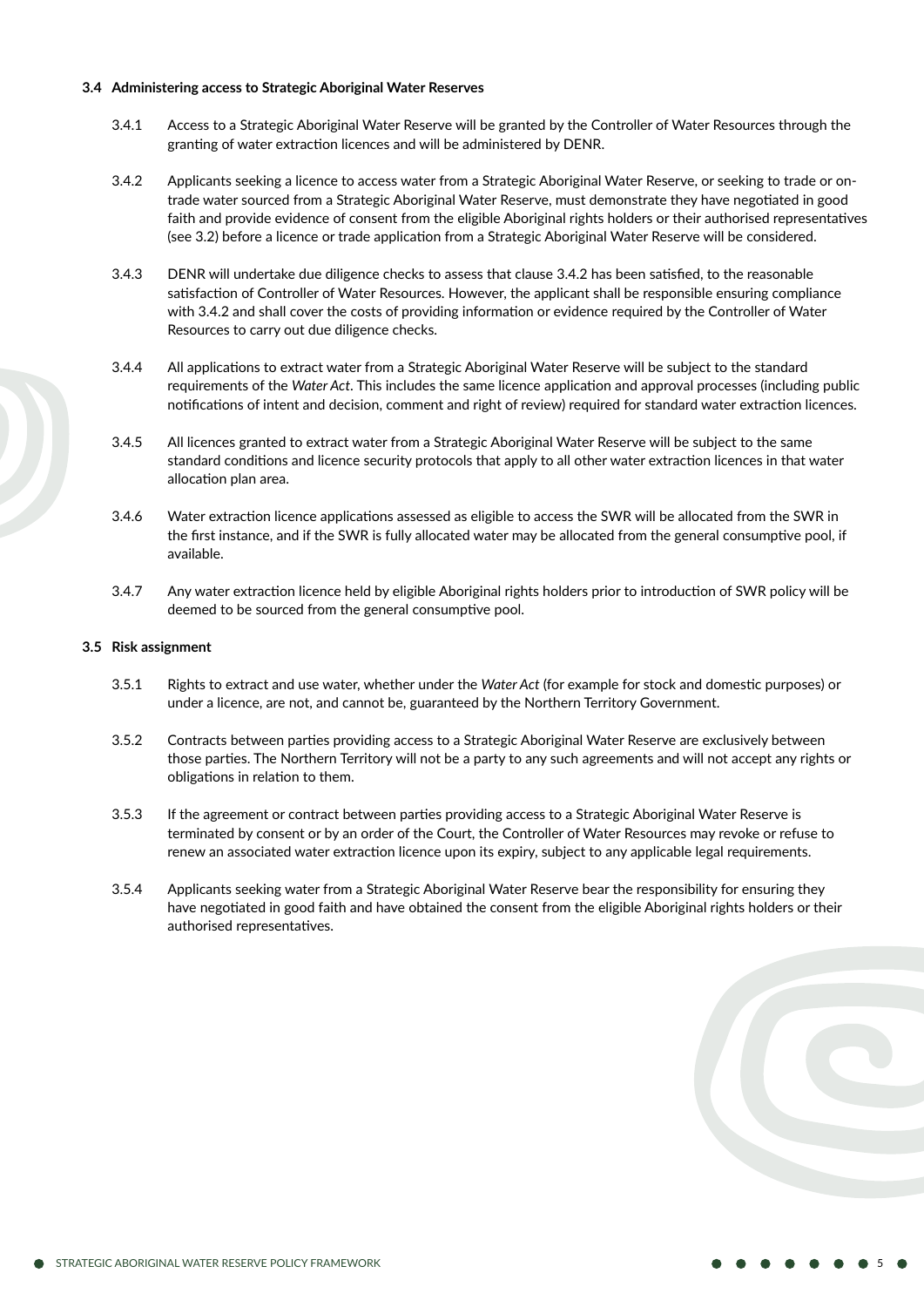### **3.6 Maintaining Strategic Aboriginal Water Reserves**

- 3.6.1 Strategic Aboriginal Water Reserves will provide eligible Aboriginal rights holders with an exclusive right to access a volume of water for current or future economic development. The volume of water available from the Strategic Aboriginal Water Reserve component of the consumptive pool will reduce over time as it is allocated to users in the form of water extraction licences.
- 3.6.2 Water entitlements surrendered due to non-renewal, amendment or cancellation of water extraction licences that were sourced from a Strategic Aboriginal Water Reserve shall return to the Strategic Aboriginal Water Reserve, not the general consumptive pool.
- 3.6.3 Water entitlements that are traded or on-traded that were sourced from a Strategic Aboriginal Water Reserve shall remain tied to the Strategic Aboriginal Water Reserve, not the general consumptive pool.
- 3.6.4 The DENR underutilised water policy will apply to all extraction licences including those issued from the Strategic Aboriginal Water Reserve. The underutilised water policy involves the reduction of the licence entitlement or cancellation of licences in instances where allocations are consistently underutilised either through extraction or water trading.

### **3.7 Inclusion in Water Allocation Plans**

- 3.7.1 Strategic Aboriginal Water Reserves will be included in water allocation plans unless it can be demonstrated Aboriginal rights holders:
	- i. Do not hold any rights that enables access to and use of water for consumptive beneficial uses covered by those plans; or
	- ii. Hold all land that could conceivably access water for beneficial consumptive uses applicable to an SWR, as in this instance the Aboriginal rights holders have exclusive access to the water resources.
- 3.7.2 Until such time as Strategic Aboriginal Water Reserve is defined as a discrete beneficial use under the Act, the SWR is to comprise water allocated to one or more of the following consumptive beneficial uses: agriculture, industry, aquaculture, and cultural (the later only where cultural use is considered consumptive). The allocation of SWR to beneficial uses must be clearly articulated in water allocation plans. (Note: a water allocation plan may consist of allocations to consumptive beneficial uses from the SWR in addition to allocations to consumptive beneficial uses from the general consumptive pool, however the sum of all allocations must remain within the estimated sustainable yield).
- 3.7.3 A 'notional' Strategic Aboriginal Water Reserve shall be identified in water plan areas if existing allocations result in insufficient un-allocated water to provision the SWR or beneficial uses contained therein. Water entitlements returned through surrendered, amended or cancelled licences would be re-allocated in the following order of priority:
	- i. Environmental and cultural beneficial uses (over-allocated systems only); then
	- ii. Public water supply (where current allocations are deemed inadequate); then
	- iii. Strategic Aboriginal Water Reserve or beneficial uses within the SWR (if not already fully provisioned); then
	- iv. General consumptive pool.
- 3.7.4 If the sustainable yield within a water plan area increases due to improved water assessment knowledge, or from changes in natural or managed aquifer recharge, the increased volume of water available will be allocated in the order of priority consistent with 3.7.3.
- 3.7.5 The Controller of Water Resources will not cancel, refuse to renew or reduce existing licence entitlements for the primary purpose of provisioning an SWR.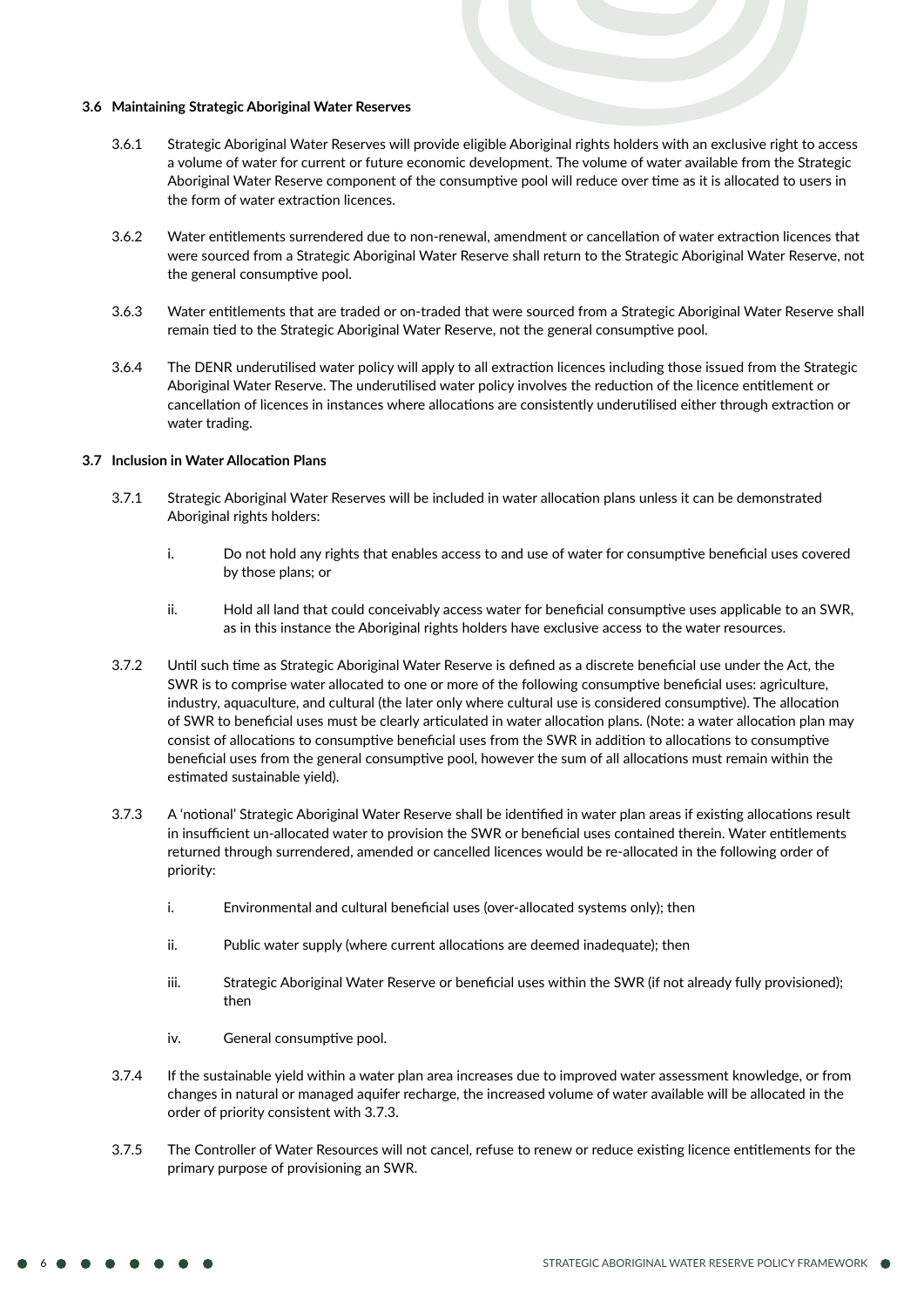# **3.8 Trading water from Strategic Aboriginal Water Reserves**

- 3.8.1 Eligible Aboriginal rights holders may negotiate with third parties to provide them with temporary and conditional consent to access a portion of the Strategic Aboriginal Water Reserve. For example, an Aboriginal group could provide consent for third party access to the Strategic Aboriginal Water Reserve in exchange for employment, payments, or a financial stake in a project.
- 3.8.2 All applications to access water from Strategic Aboriginal Water Reserve via trade are also conditional upon meeting standard licence application requirements under the *Water Act* and will be subject to same standard conditions and licence security protocols that apply to all other water extraction licences in that water allocation plan area.
- 3.8.3 Water extraction licences that access the Strategic Aboriginal Water Reserve may be temporarily traded or on-traded in accordance with trading rules specified in the water allocation plan; however permanent trading is prohibited. All water trades (including on-trades) of water sourced from the Strategic Aboriginal Water Reserve must be negotiated in good faith and have consent from the eligible Aboriginal rights holders or their authorised representatives.

### **3.9 Pending applications for water extraction licences**

- 3.9.1 The SWR policy will be applied to all licence applications assessed after the SWR policy is adopted by Government, including pending applications received prior to SWR policy approval, with the exception of applications identified under 3.9.2. That is, any decision to grant a licence to take water made after this policy is approved will require consideration of Strategic Aboriginal Water Reserves when determining water availability.
- 3.9.2 Following the removal of the <15 l/sec exemption, a number of new applications from existing users are being progressed in the Darwin Rural Area. Such licence applications from existing users shall take precedence over the SWR.
- 3.9.3 With the exception of the Darwin Rural licences under 3.9.2, new licence applications may access water entitlements from the remaining consumptive pool, or may seek to obtain water through trade with existing licence holders or from an applicable Strategic Aboriginal Water Reserve.